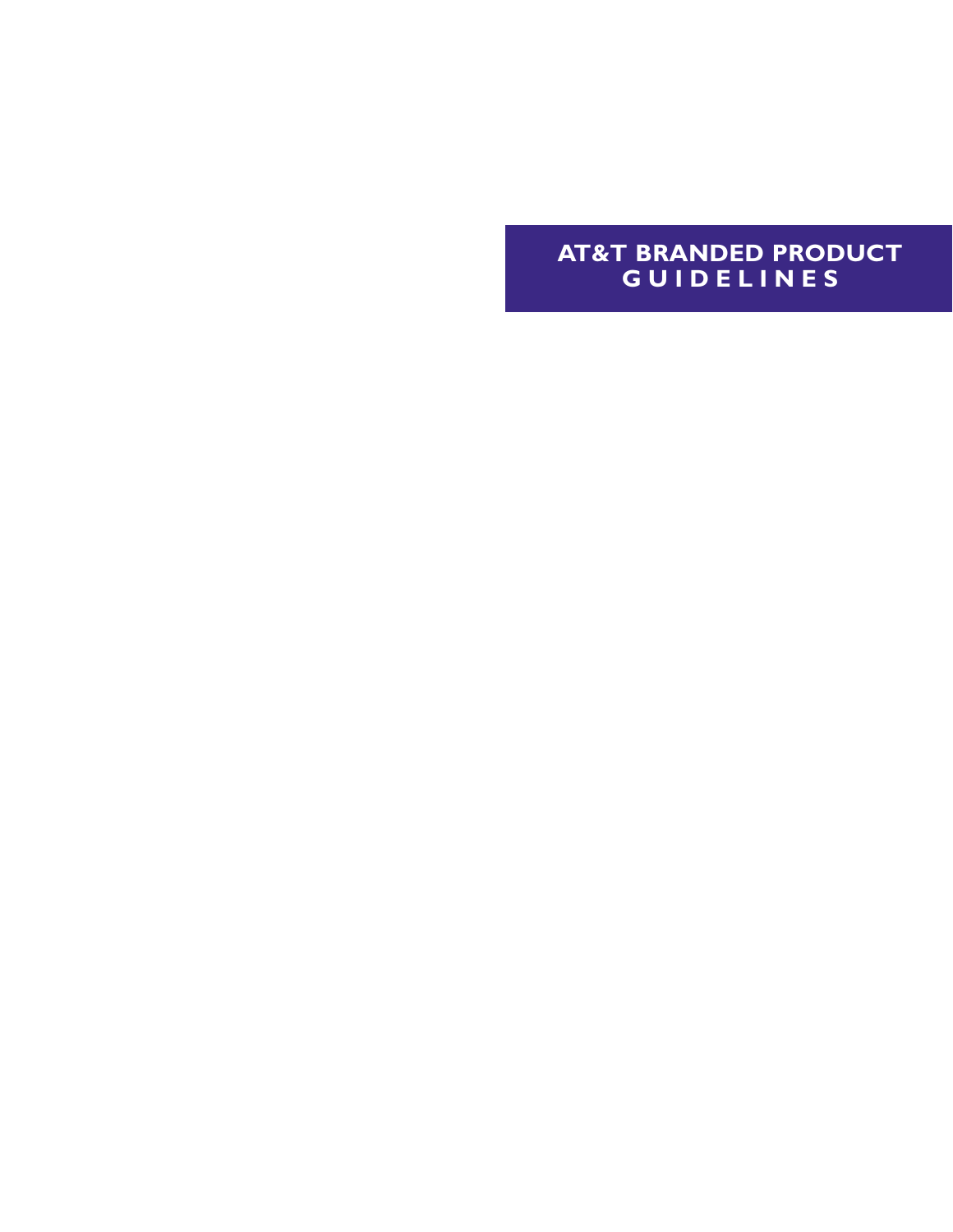

# **GENERAL GUIDELINES TO FOLLOW**

| Making Our Identity Work                                     | $2 - 5$         |
|--------------------------------------------------------------|-----------------|
| AT&T Camera-Ready Logo Art                                   | $6-8$           |
| Using The Correct Photography                                | 9               |
| Working With Product Disclaimers In States That Require Them | $\overline{10}$ |
| <b>Product Names With Trademarks</b>                         |                 |
| Sample AT&T Branded Product Ad                               |                 |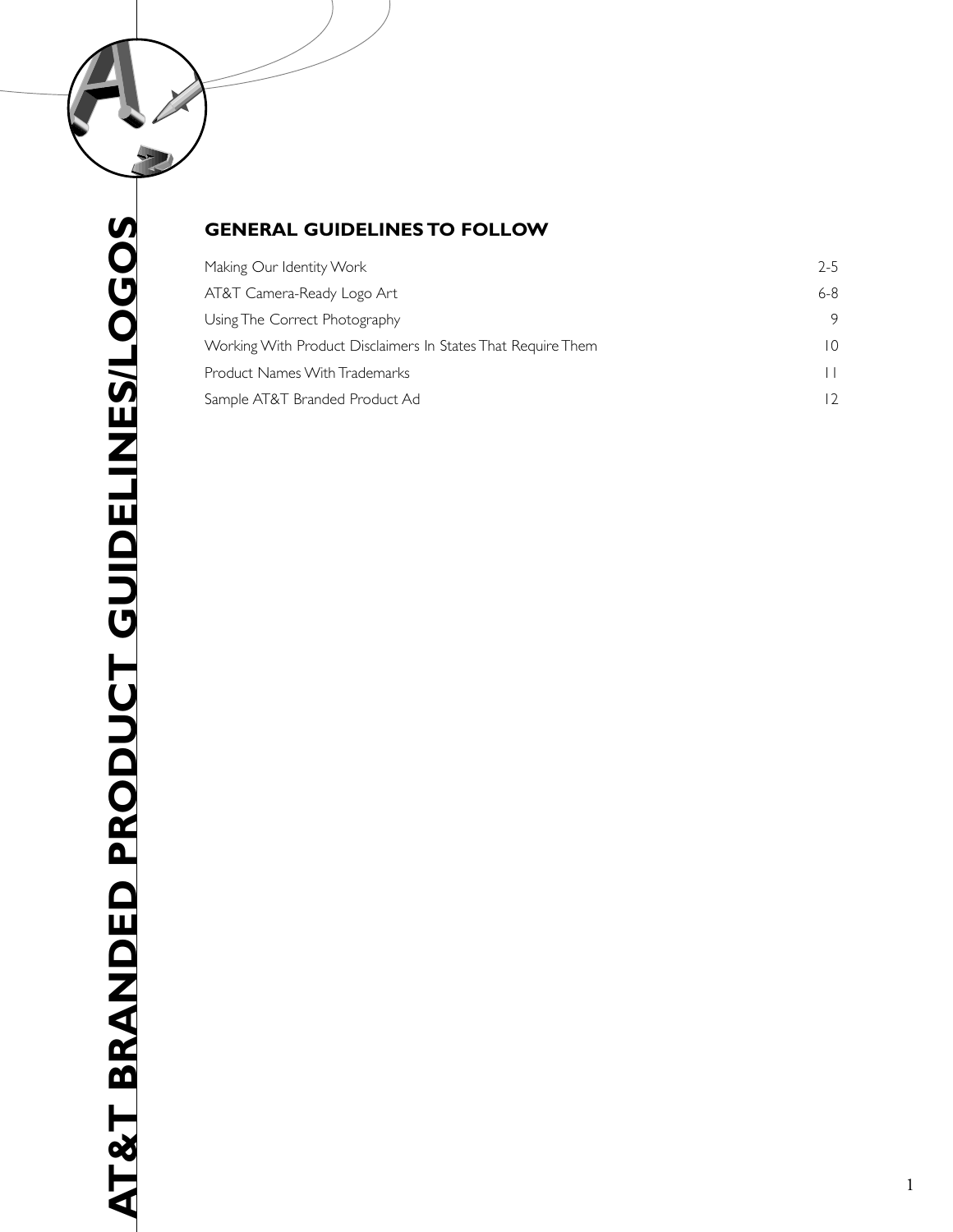

# **MAKING OUR IDENTITY WORK**

Upon receipt of these guidelines, all new product photography shall clearly show the AT&T permanent product markings. AT&T branded products include corded and cordless telephones, answering systems and accessories.

# *how the logo should look*

The globe symbol is a sphere with a bright highlight area in its upper left quarter.To make sure it always appears correctly, here are a few simple guidelines to follow.

**>** The globe symbol must always appear with the AT&T logotype as seen below. Use the configuration that best meets your needs.

### *Horizontal Vertical*





- **>** When using the AT&T name and globe in advertising, you must note the following in reasonable proximity: "AT&T and the globe symbol are registered trademarks of AT&T Corp. licensed to Lucent Technologies Consumer Products."
- **>** The globe symbol can be used as a positive image on light backgrounds. Or as a reversed image if your ad's background is dark.







\*AT&T logos must be used in all materials featuring AT&T branded products as of April 1,1999.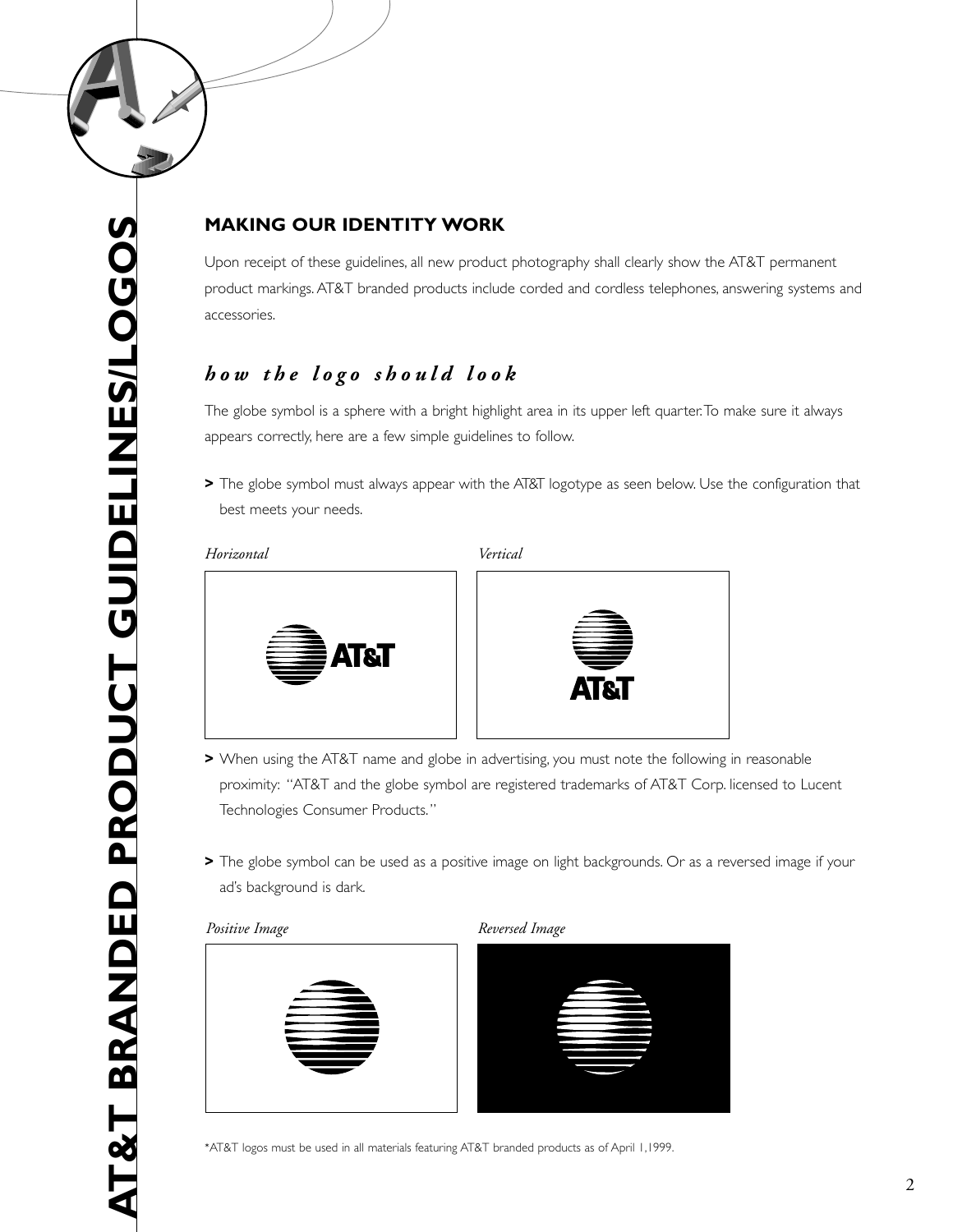

# *incorrect usage*

Whether you need the positive or reversed image, remember that the highlight area must always be in the upper left quarter of the globe.The globe should never appear incorrectly reversed like these two examples.

### *Incorrect Positive Image Incorrect Reversed Image*



**>** The globe symbol should always appear on an even or continuous background.There should not be any other graphic elements behind the globe that could affect the look of the symbol. For example, if you plan to use artwork for the background of your ad, the area where the globe will be placed must be free of any designs. It must be one continuous color to ensure the globe is represented with the proper highlight.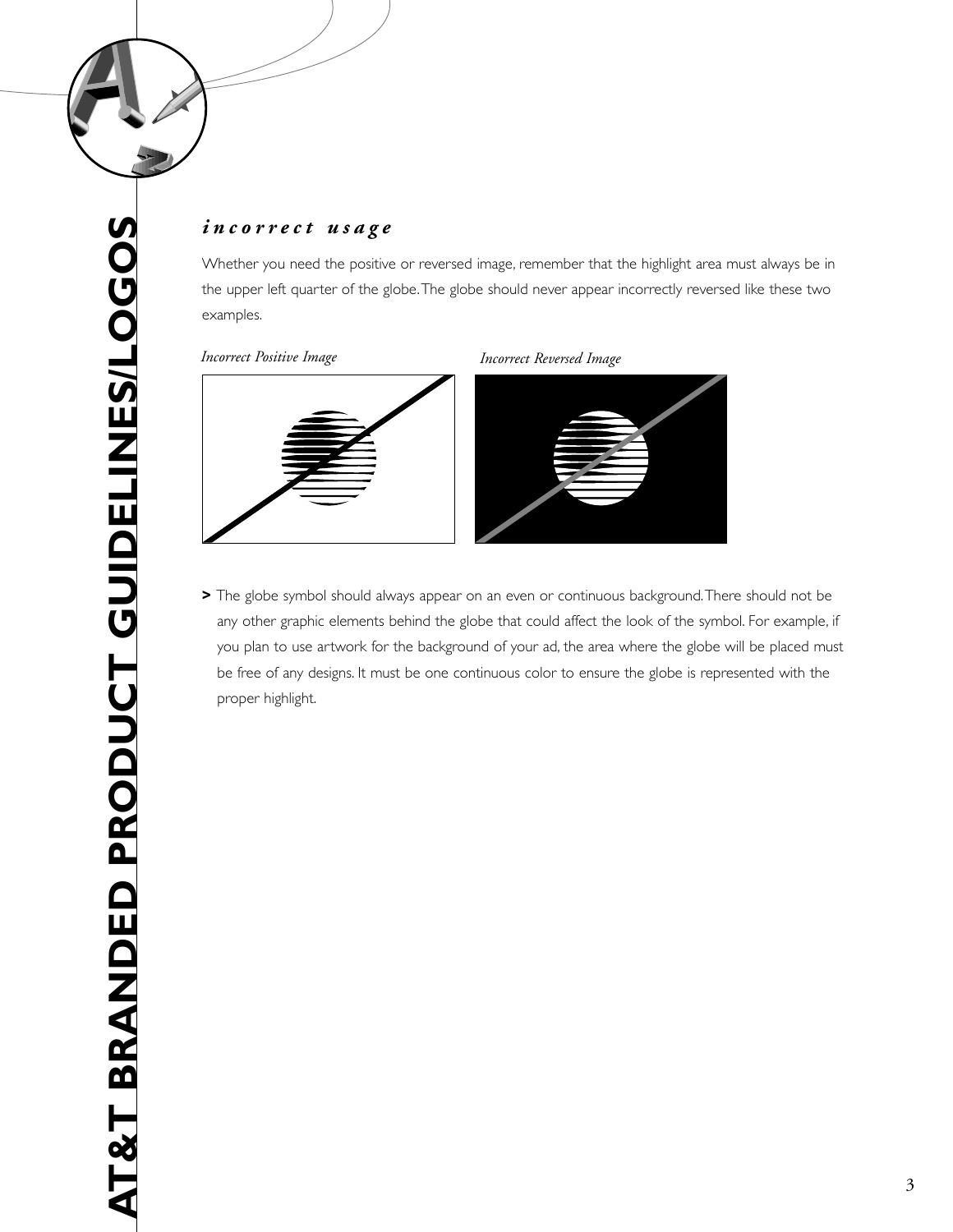

# *how big the logo should be*

Depending on the size of your ad, the proper size of the globe symbol changes.To make sure you get the highest possible clarity in reproduction, we have created the globe symbol in a 12-line and an 8-line version.These versions can be enlarged or reduced to meet your needs.





### *when to use what*

- **>** The standard 12-line version of the globe symbol should be used for all sizes down to, but not including, 3/8" in diameter.
- **>** The special 8-line version of the globe should be used for all sizes 3/8" in diameter or less.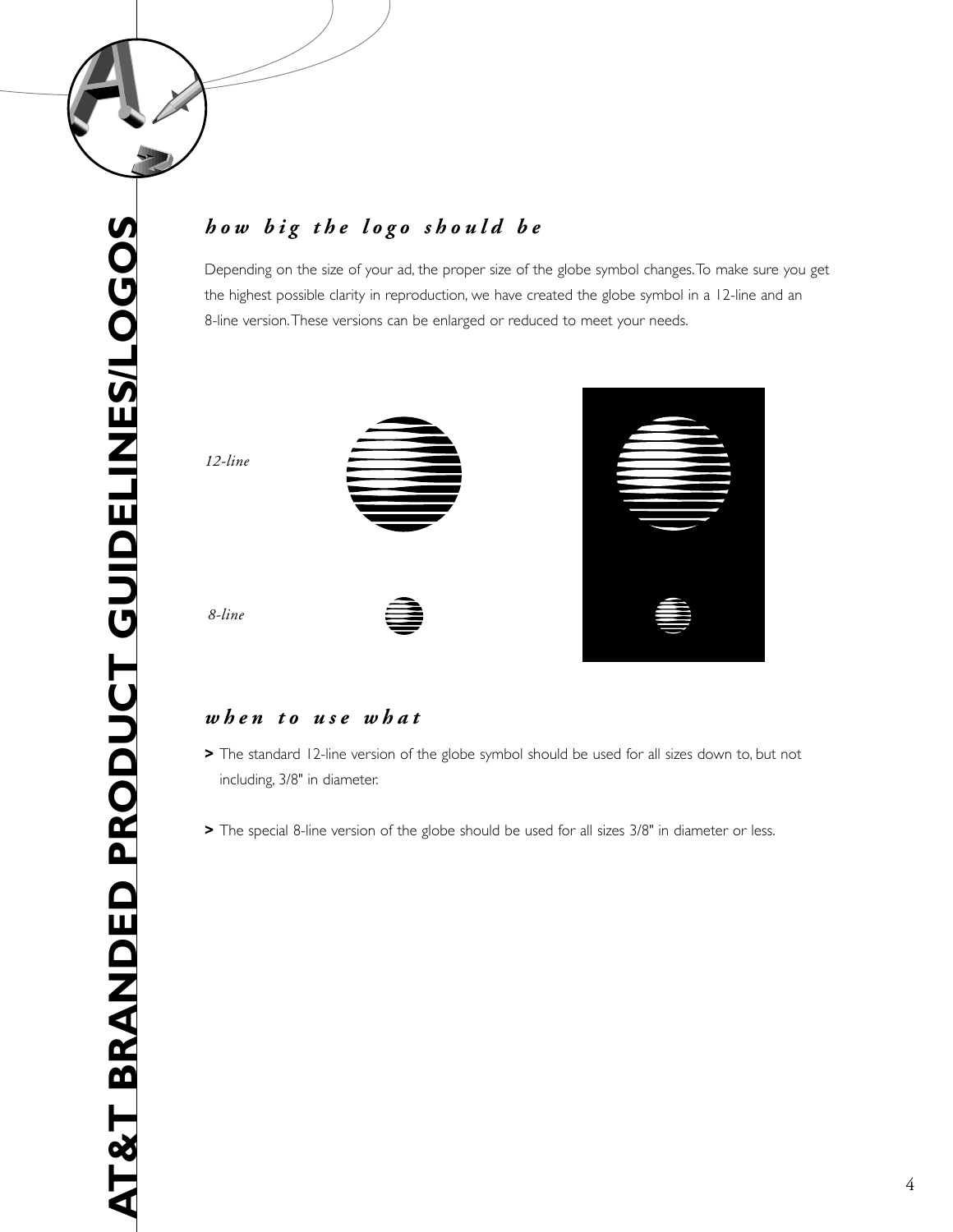

Here is a chart that lists recommendations for how big the globe should be in different ad types and sizes to make sure the globe symbol is clearly visible.

| <b>Newspaper</b>    | Ad size             | <b>Dimensions</b>     | <b>Minimum</b><br>globe size | <b>Globe</b><br>version |
|---------------------|---------------------|-----------------------|------------------------------|-------------------------|
| <b>Full Size</b>    | Full page           | 13" x 21"             | 11/8"                        | 12-Line                 |
|                     | $1/2$ page (vert.)  | 8 1/16" x 21"         | 11/16"                       | 12-Line                 |
|                     | 1/2 page (horiz.)   | 13" x 10 7/16"        | 1"                           | 12-Line                 |
| <b>Tabloid Size</b> | Full page           | 9 5/8" x 13 15/16"    | 1"                           | 12-Line                 |
|                     | $1/2$ page (vert.)  | 6 5/16" x 13 15/16"   | 7/8"                         | $12$ -Line              |
|                     | $1/2$ page (horiz.) | 9 5/8" x 16 15/16"    | 3/4"                         | 12-Line                 |
| <b>Magazine</b>     | Ad size             | <b>Dimensions</b>     | <b>Minimum</b><br>globe size | <b>Globe</b><br>version |
| <b>Small Size</b>   | Full page           | 4 1/4" x 6 7/8"       | 9/16"                        | 12-Line                 |
|                     | Full page           | 5 5/8" x 7 11/16"     | 5/8"                         | 12-Line                 |
|                     | $1/2$ page (vert.)  | 27/8" x 7 11/16"      | 1/2"                         | 12-Line                 |
|                     | 1/2 page (horiz.)   | 5 5/8" x 3 3/4"       | 1/2"                         | 12-Line                 |
|                     | 2 page spread       | $11"$ x 7 $11/16"$    | 3/4"                         | 12-Line                 |
|                     | 1/2 page spread     | $11"$ x 3 3/4"        | 5/8"                         | 12-Line                 |
| <b>Medium Size</b>  | Full page           | $8" \times 10"$       | 3/4"                         | 12-Line                 |
|                     | $1/2$ page (vert.)  | $4" \times 10"$       | 11/16"                       | 12-Line                 |
|                     | 1/2 page (horiz.)   | $8" \times 5"$        | 5/8"                         | 12-Line                 |
|                     | 2 page spread       | $16" \ge 10"$         | 7/8"                         | 12-Line                 |
|                     | 1/2 page spread     | $16"$ x 5"            | 3/4"                         | 12-Line                 |
| <b>Large Size</b>   | Full page           | 10 1/2" x 13 1/4"     | 1"                           | 12-Line                 |
|                     | $1/2$ page (vert.)  | 5 1/4" x 13 1/4"      | 7/8"                         | 12-Line                 |
|                     | 1/2 page (horiz.)   | 10 1/2" x 7 5/8"      | 3/4"                         | 12-Line                 |
|                     | 2 page spread       | 21" x 13 1/4"         | 11/8"                        | 12-Line                 |
|                     | 1/2 page spread     | $21" \times 7$ $5/8"$ | 1"                           | 12-Line                 |

To really make sure the globe symbol stands out in your ad, we recommend a full globe diameter of white space between the logo and any other element including illustrative material, typography or the edge of a printed surface.There should definitely be no less than one half globe diameter of white space between the logo and any other element.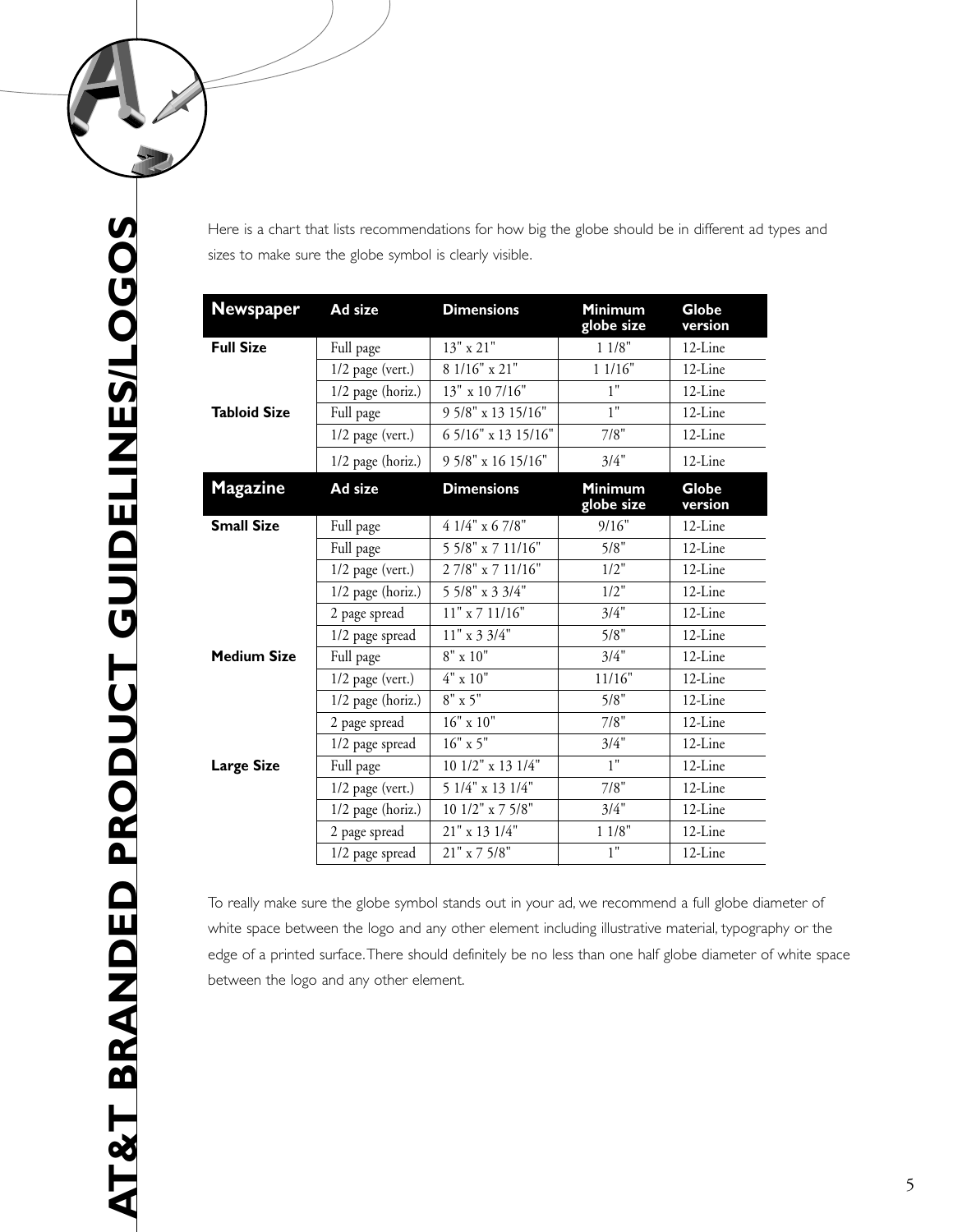# **AT&T CAMERA-READY LOGO ART**

Use these logos for positive reproduction only on white or light backgrounds.



Use these logos for reverse reproduction only on black or dark backgrounds.

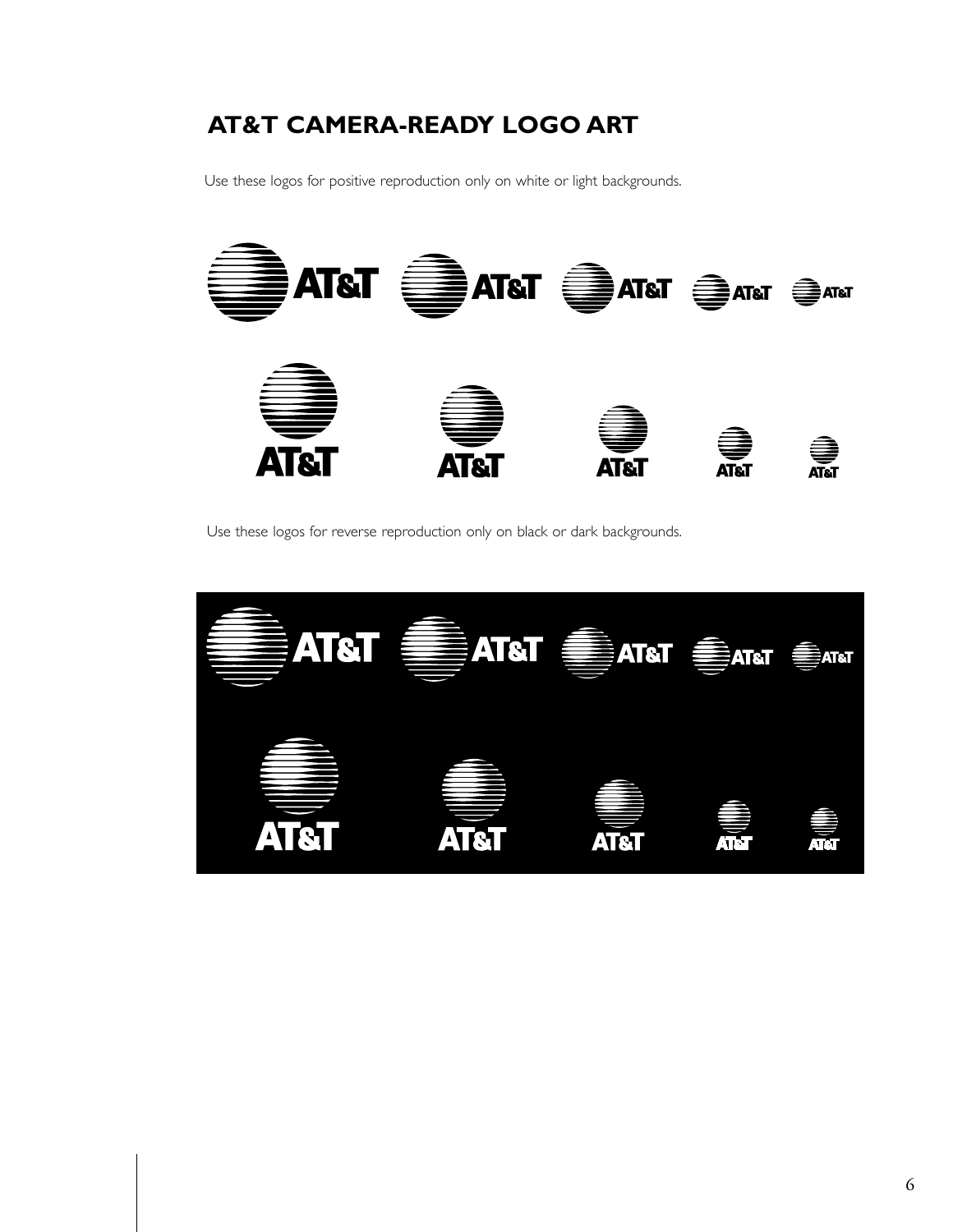# **CAMERA-READY LOGO ART**

The following Lucent Technologies Consumer Products Camera-Ready Logo will help you differentiate AT&T branded telephone answering systems from competitive systems. Use the logo (color only) on advertising and visual materials for the following AT&T branded answering systems: 1715 and 1725.

And remember, all advertising must feature the AT&T logo for AT&T branded products. For your convenience, all logos are available on CD-ROM.

**IMPORTANT: This logo must be printed in color only. Please do not print in black and white.The following color break includes printer's instructions.**



# **COLOR BREAK FOR LOGO:**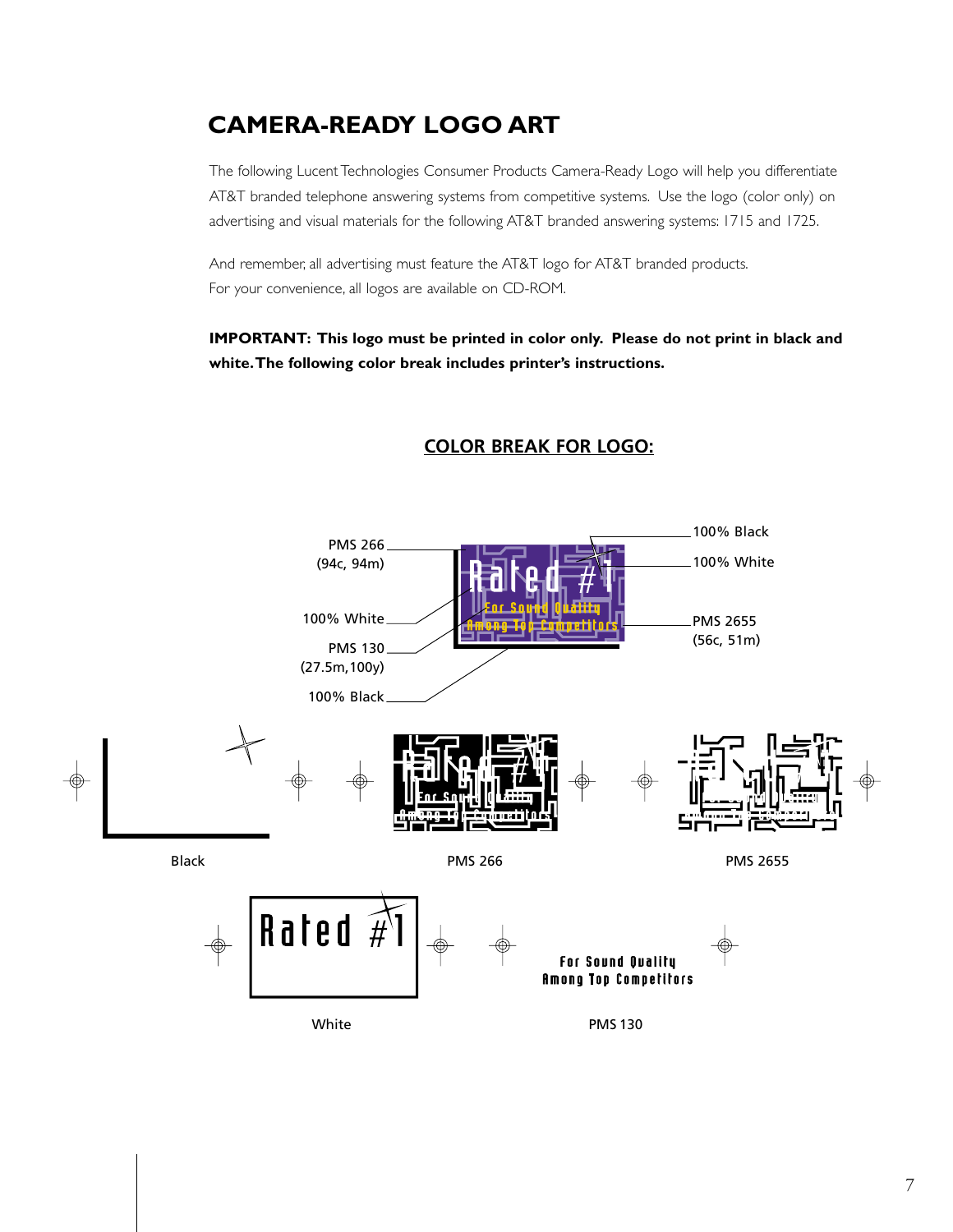# **CAMERA-READY LOGO ART**

The following Lucent Technologies Consumer Products (LTCP) Camera-Ready Logo will help you differentiate LTCP from competitive products. Use this logo on advertising and visual materials for the following AT&T branded telephones: 1717, 1725, 1815, 1825, 7625, 7630.

And remember, all advertising must feature the AT&T logo for AT&T branded products.

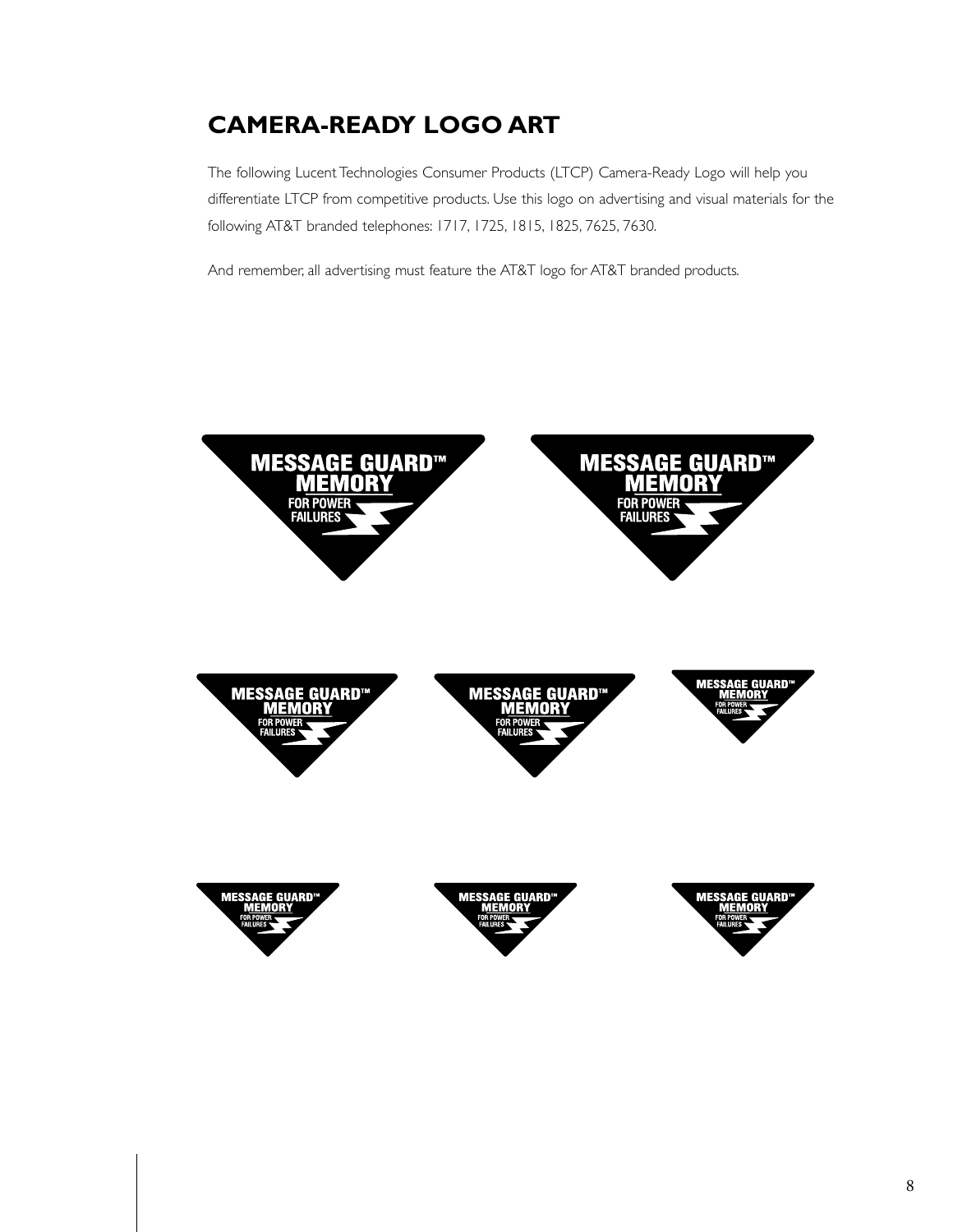

### **USING THE CORRECT PHOTOGRAPHY**

All product photography will need to clearly show the AT&T permanent product markings. And as always, the photo or illustration must be clearly identified as an AT&T branded product by use of the AT&T name or corporate logo. We have the photography available for you in either a digitized or 35mm slide format. Appropriate product line art is also available.

**Guide:** It is important that product photography and product illustrations not be altered in any way which may misrepresent the actual product the customer is purchasing.

# *working in radio, video and tv*

Radio,TV or video must reference AT&T. All scripts must be preapproved. Contact your Lucent Technologies Consumer Products Co-Marketing Advertising and Promotions Manager for approvals.

# *working with point of purchase materials*

All materials featuring AT&T branded products must be branded AT&T. Additionally, all other guidelines apply.

**Guide:** All guidelines apply to any account's web site activities.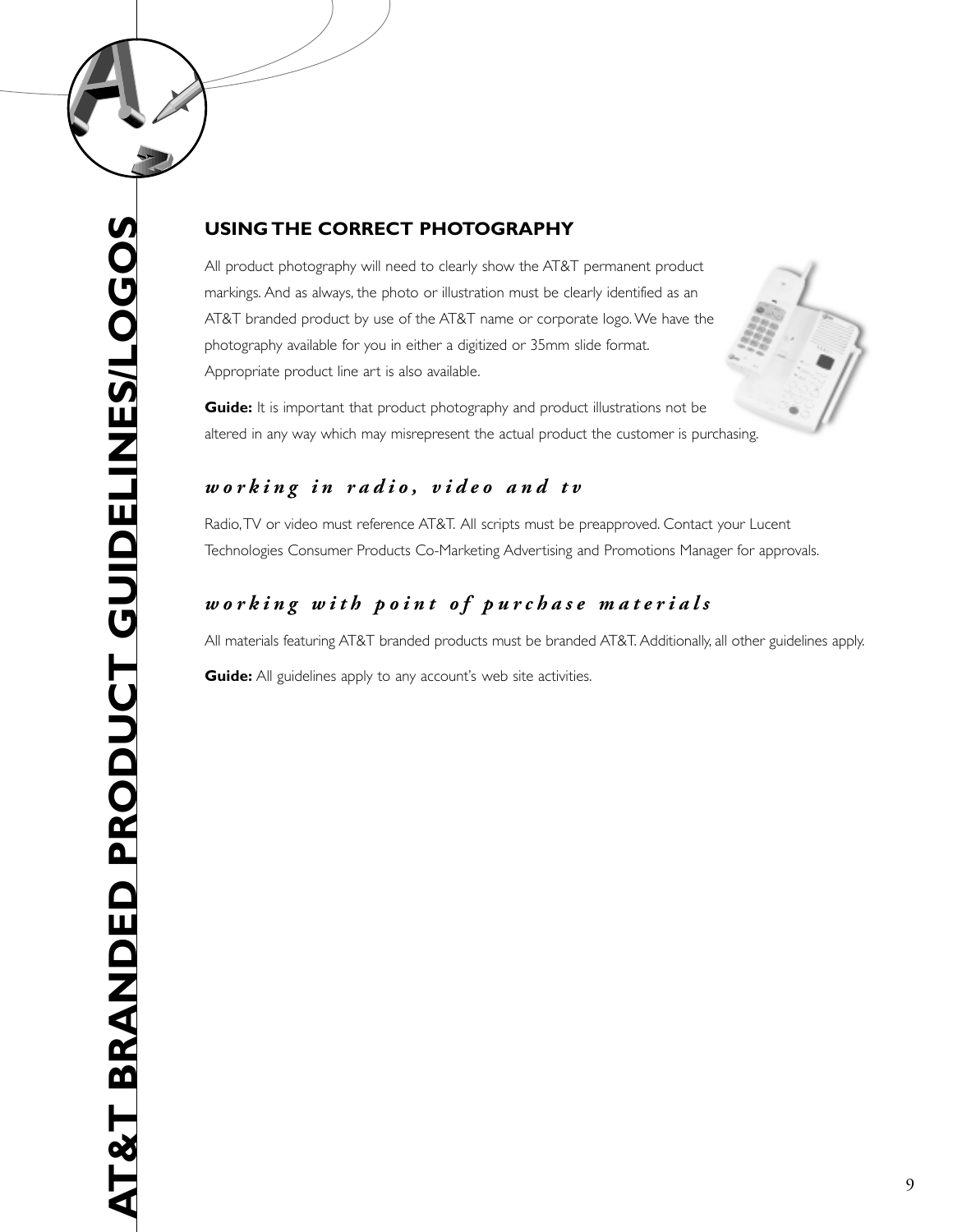

# **WORKING WITH PRODUCT DISCLAIMERS IN STATES THAT REQUIRE THEM**

If your store is located in, or has outlets in, states that require disclaimers, here is a list of Lucent Technologies Consumer Products (LTCP) approved copy. Consult the LTCP product sheets for specific product disclaimers.

- **>** Provides access to long distance and certain other services that require tone signaling, including some tone-activated computer systems.
- **>** All AT&T branded telephone products shown are FCC registered.
- **>** LTCP provides repair service for telephones sold at all authorized LTCP retailers.
- **>** Caller Identification services are available by subscription from many local telephone companies.

# *cordless models*

**>** Operating range of cordless phones may vary depending on environmental conditions.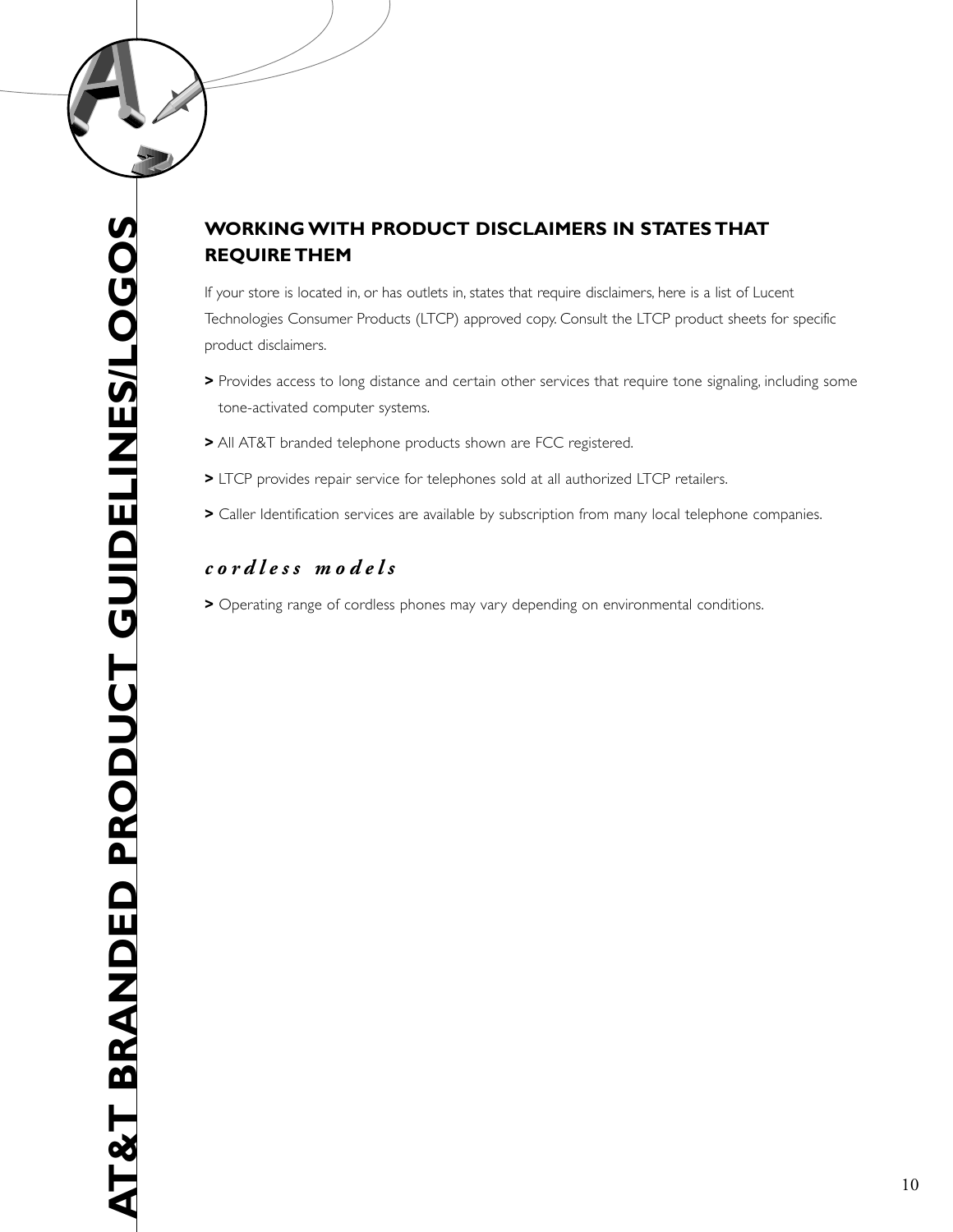

### **PRODUCT NAMES WITH TRADEMARKS**

### **> Here is a list of Lucent Technologies Consumer Products trademark statements.**

*Clarity Plus* ™ Sound *ClearSpeak* ™ Circuitry *EavesLock* ™ Security *AutoSelect* **®** Circuitry *Power* ™ *Reserve Design Line* **®** Telephone 135 *Design Line* **®** Telephone 145 *Trimline* **®** Telephone 210 *Trimline* **®** Telephone 230

Please note that a trademark must be used as an adjective and must be distinguished from the surrounding text via bold face type, italics, all capital letters or larger size type. Please refer to the CD-ROM or Product Line Art for specific products to which these trademarks can be used.

All trademarks are marks of Lucent Technologies Consumer Products.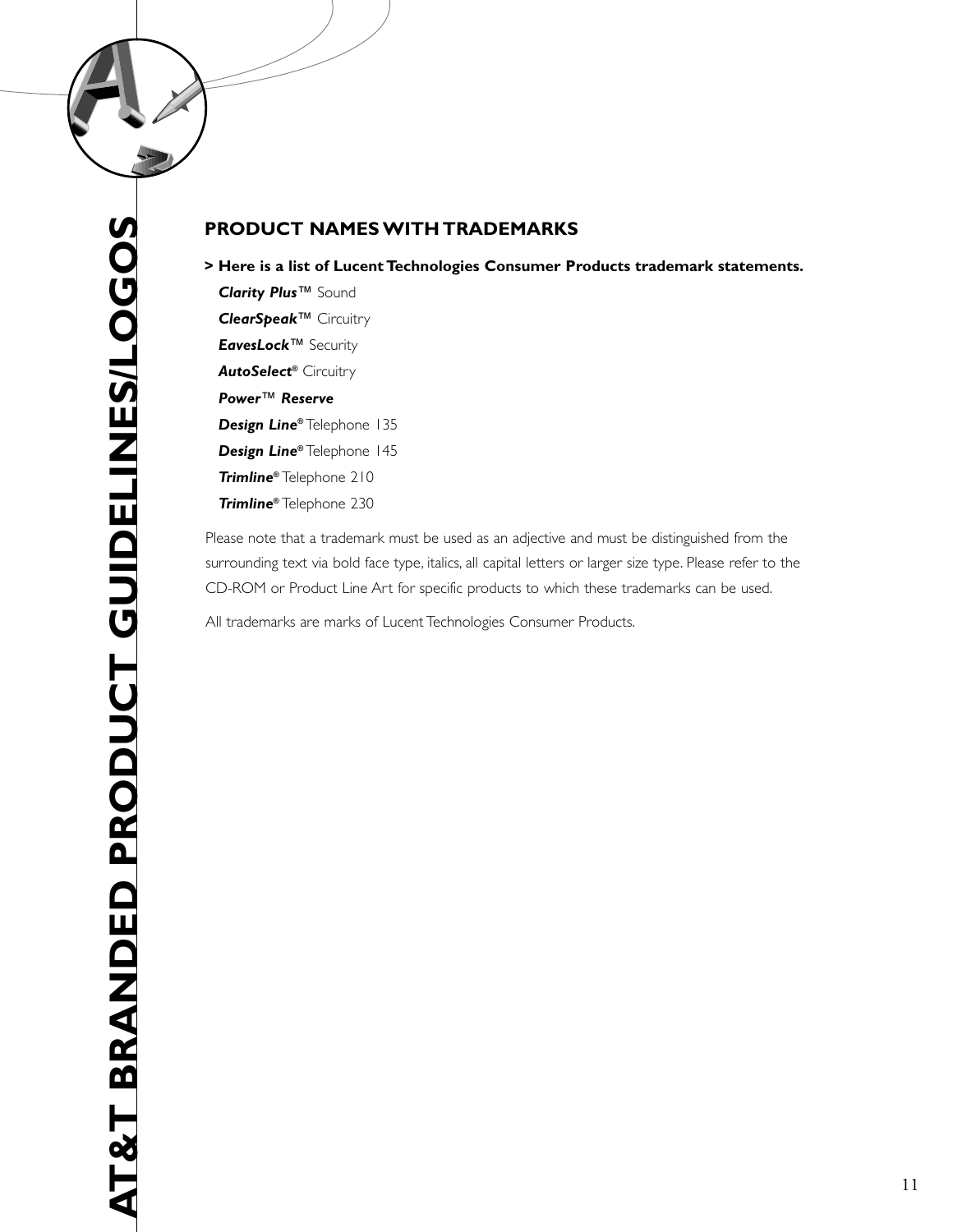# **This is an example of a full page AT&T branded product ad.**



Line art and photography are available for all AT&T branded products on CD-ROM. If you have questions about branding issues or logo usage, please contact the LTCP Co-Marketing Advertising and Promotions Manager.

When using the AT&T name and globe in advertising, this statement must be noted in reasonable proximity.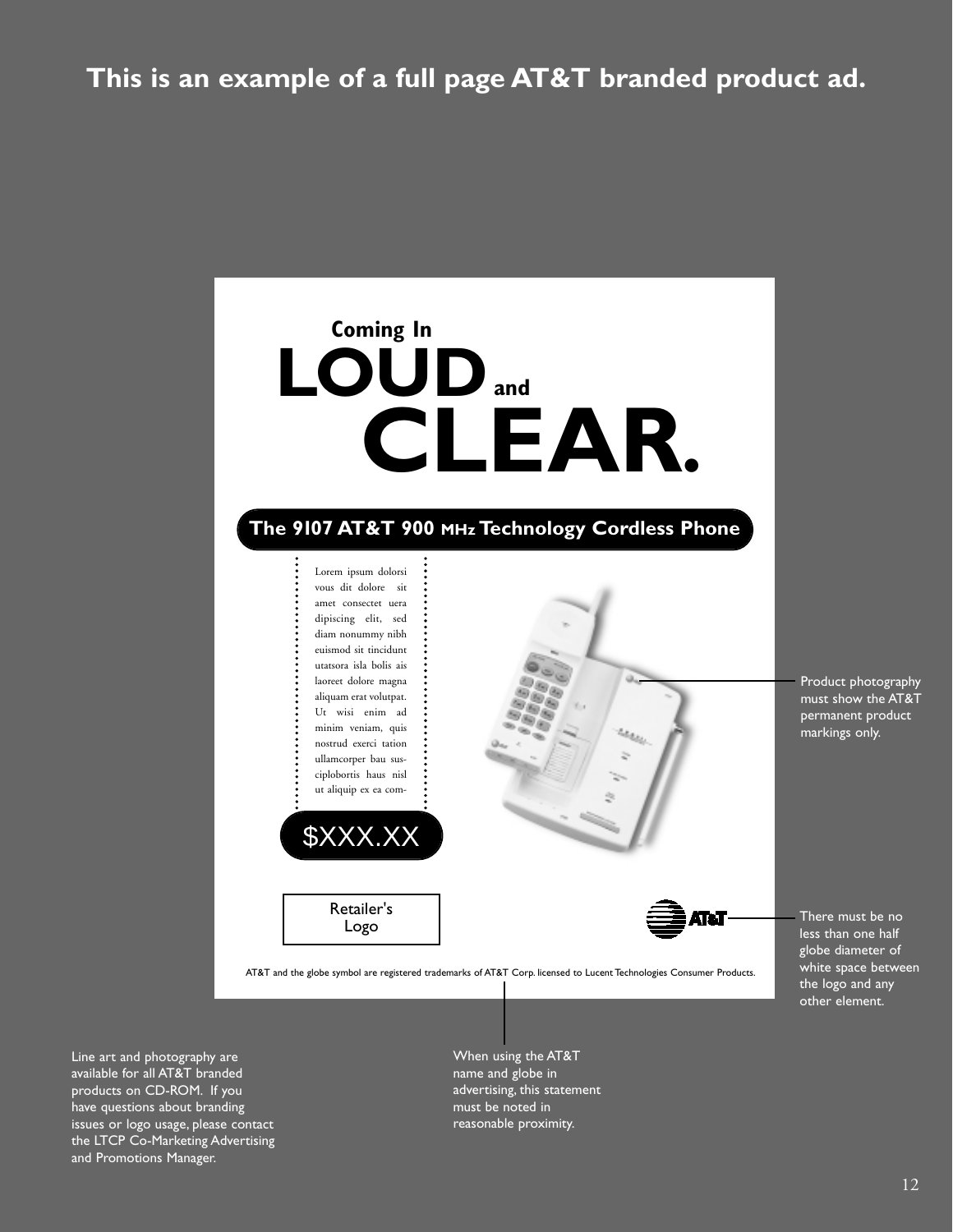# **PROMOTIONAL SIGNATURES**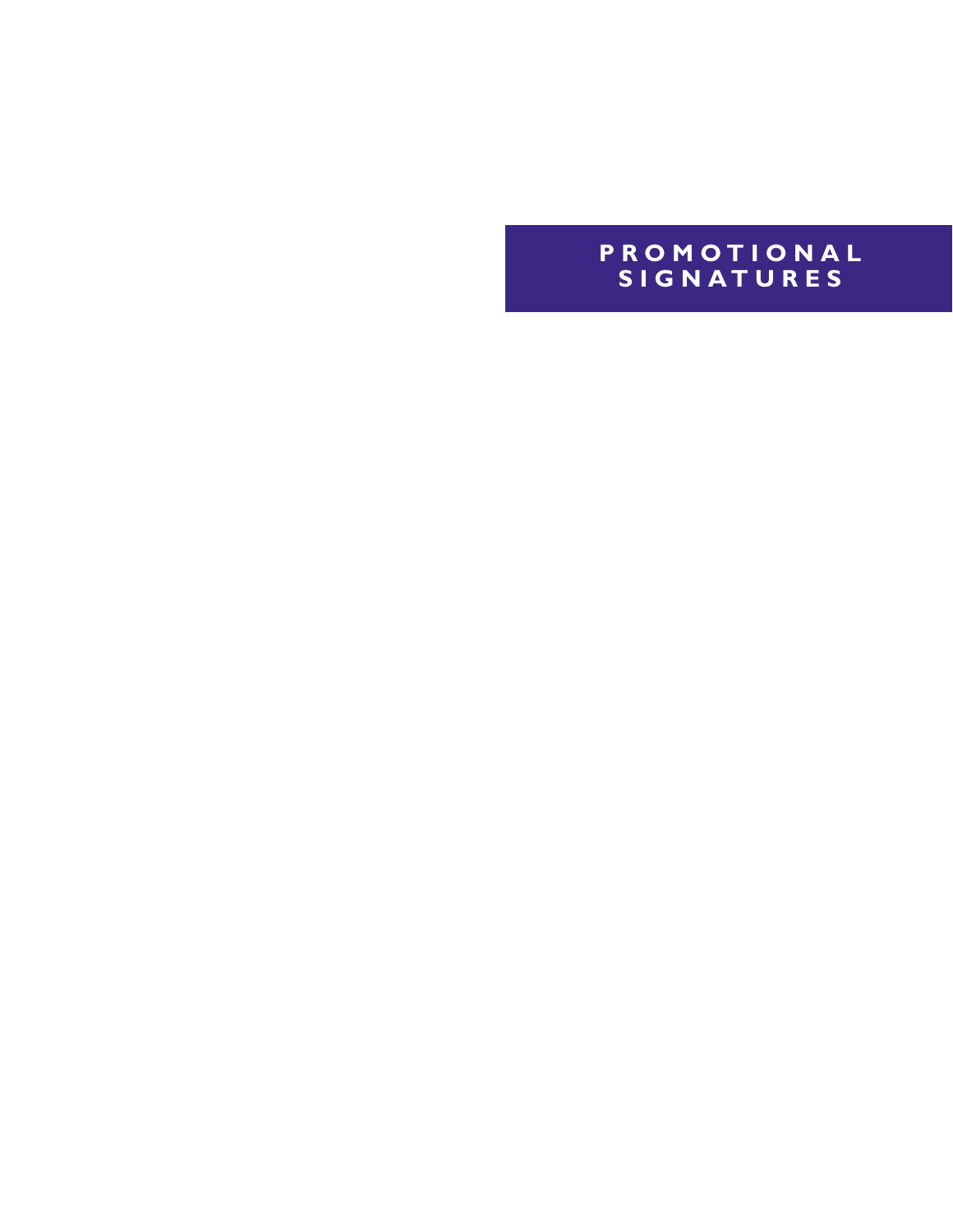# **GUIDELINES FOR USE OF PROMOTIONAL SIGNATURES FOR AUTHORIZED DEALERS AND AUTHORIZED DISTRIBUTORS OF AT&T BRANDED PRODUCTS FOR LUCENT TECHNOLOGIES CONSUMER PRODUCTS**

## *introduction*

Lucent Technologies Consumer Products (LTCP) welcomes only Authorized Dealers, Authorized Distributors, Authorized Service Centers and Authorized Resellers of its products to use the AT&T Signature for AT&T branded products in advertising and promotional materials, subject to your compliance with the following conditions until the expiration of your contract with LTCP:

- 1. The ad or promotional piece must not give the impression that you are a LTCP-owned company or an AT&T-owned company.
- 2. As specified in these guidelines, the AT&T Signature for AT&T branded products may range in size from one-fourth to one-half of your company's logo.
- 3. To use the AT&T name and logo with any other product or service, you will need Lucent Technologies Consumer Products approval. If so, please contact us by fax at 1-908-673-3187 or by e-mail at atttelephoneproducts@pcc.lucent.com referencing Retailer Co-Marketing Guidelines.
- 4. In addition, any other conditions specified in your contract with LTCP are applicable. However, before proceeding further, first review the Legal Definitions supplied on the final page (page 12) to be sure that your business falls within these definitions.
- 5. After April 1,1999, only the AT&T logo for AT&T branded products may be used in all advertising and promotional pieces. **Any permission to use the AT&T/Lucent Technologies co-branded logo has expired as of March 31, 1999.**

1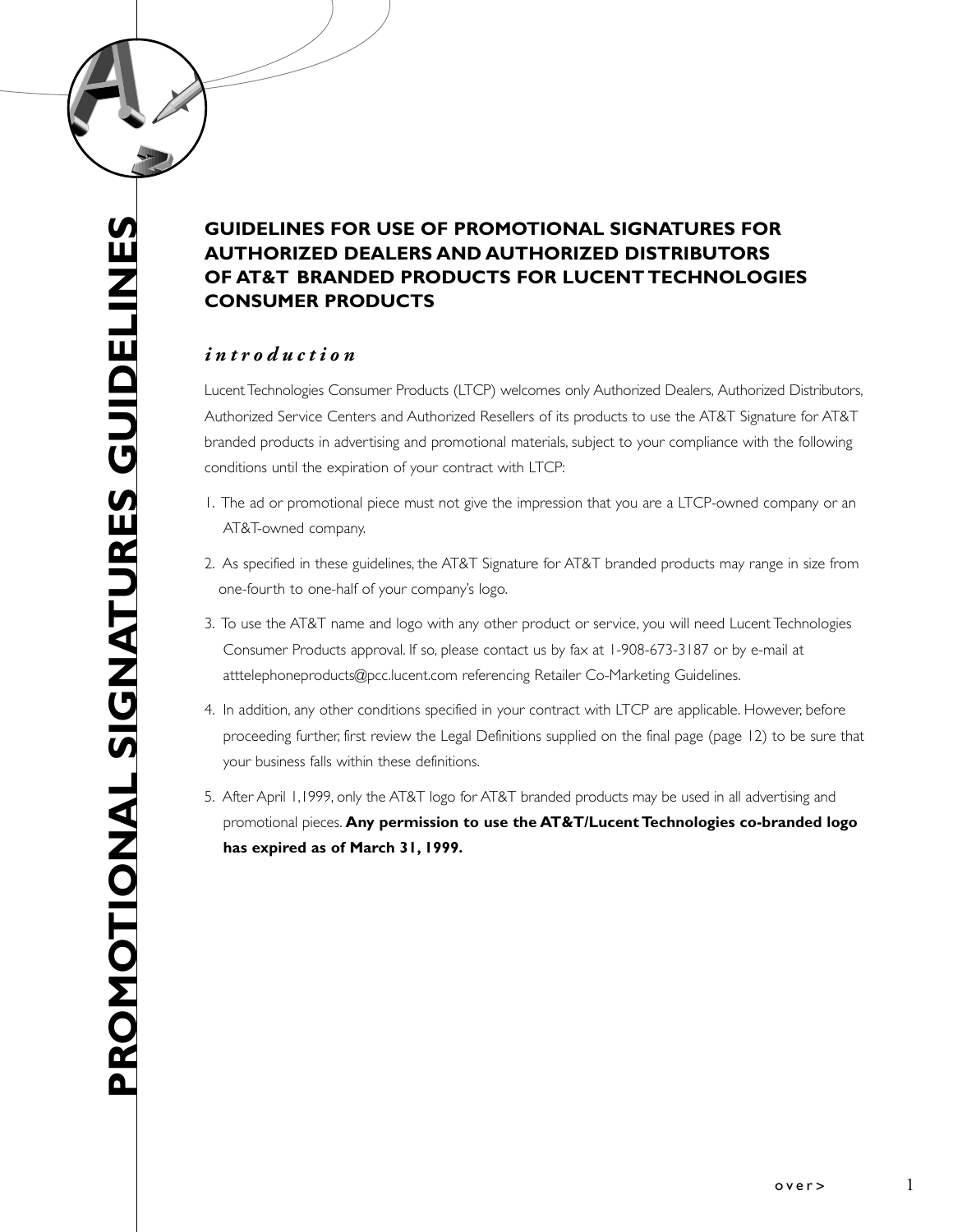

# **AT&T SIGNATURE ICON FOR AT&T BRANDED PRODUCTS** *color*

To enhance recognition and allow for easy application of the AT&T Signature icon, the number of acceptable color variations is limited. Never alter the relative sizes and positions of the globe symbol, the AT&T letterforms and descriptors, and the box and rules.

The approved color variations in which the Signature icon may be represented are the two-color positive, two-color reverse, one-color positive and one-color reverse versions, as shown below.

**Two-Color Positive One-Color Positive**



- **>** In the two-color positive version of the AT&T Signature icon, the box, rules and designation are black, the globe symbol is an 80% screen of Pantone Process Blue or 100% Cyan; and the AT&T letterforms are white.
- **>** In the one-color positive version, the box, rules and designation are 100% Black, Process Blue or Cyan; the globe symbol and the AT&T letterforms are white.



- **>** In the two-color reverse version, the box, rules and designation are white; the globe symbol is 100% Process Blue or Cyan; and the AT&T letterforms are black.
- **>** In the one-color reverse version, the box, rules and designation are white; the globe symbol and the AT&T letterforms are black.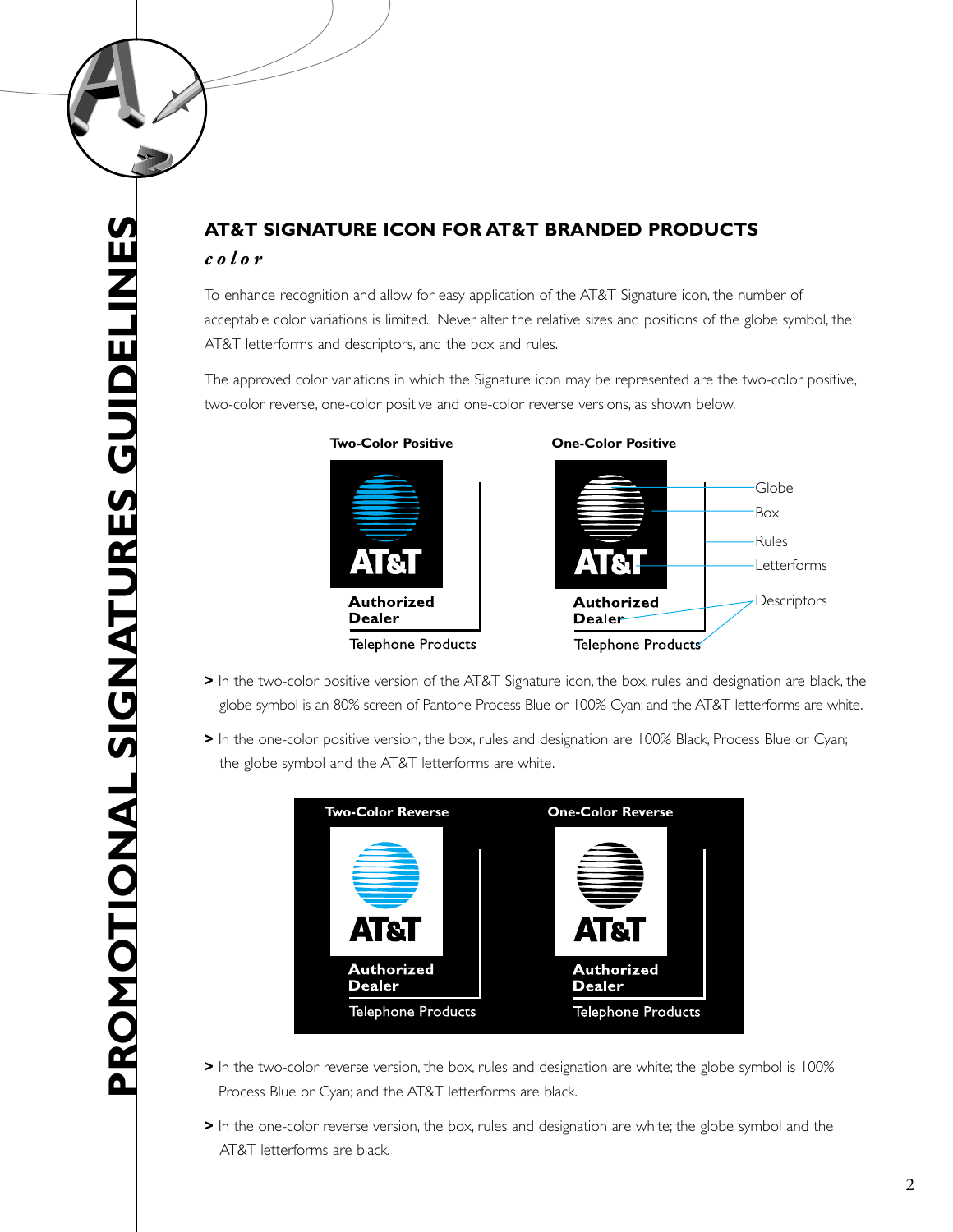

### *clear space*

Clear space aids recognition of the AT&T Signature icon and ensures that its graphic integrity is not compromised.

To determine the minimum clear space, use the height of the globe symbol as a unit of measurement. This value represents "X," which is the base measurement for determining the amount of space required between the icon and other graphic elements.

**Note:** The AT&T letterforms and stylized Signature icon are custom-drawn. Do not attempt to redraw or recreate them.

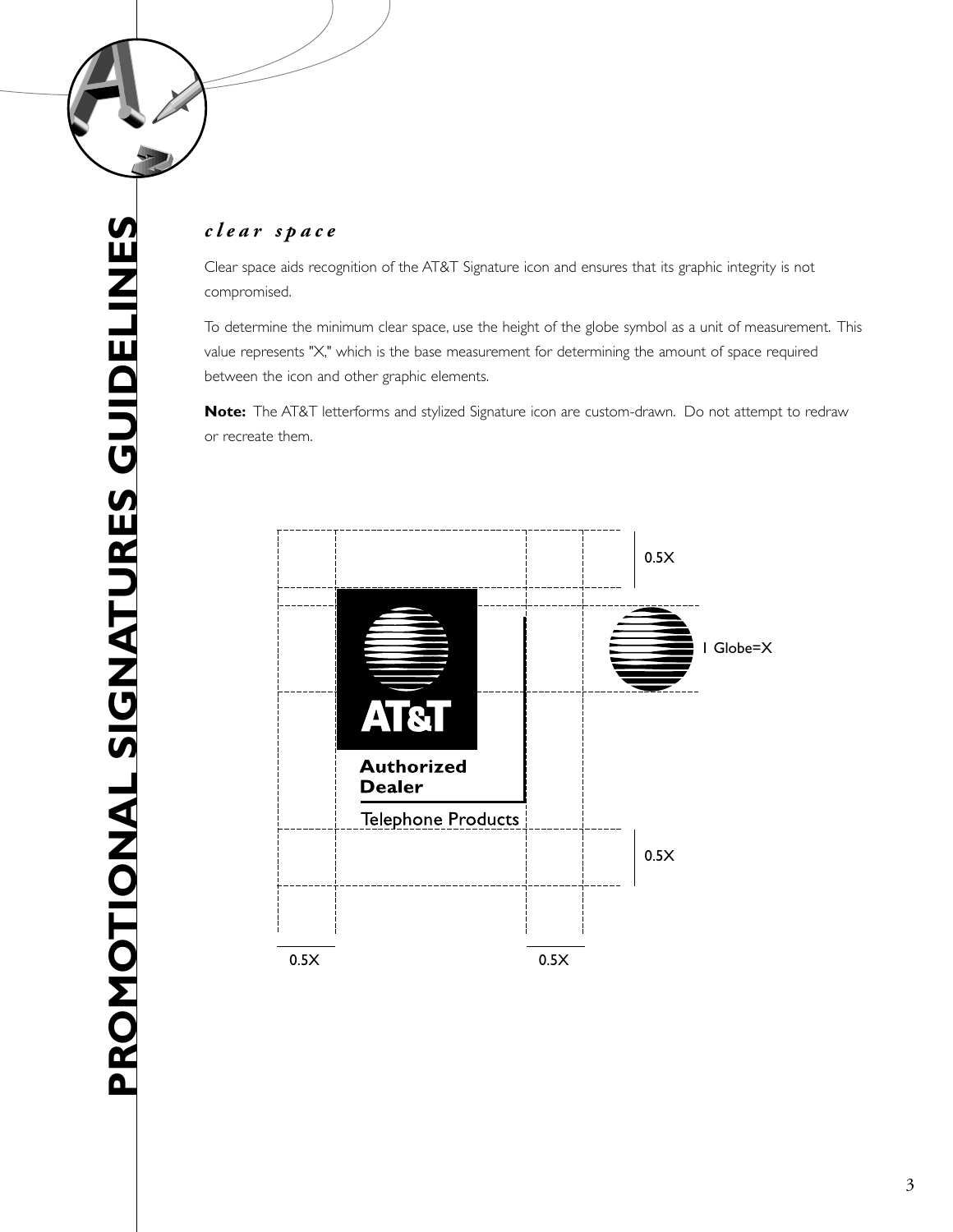

**PROMOTIONAL SIGNATURES GUIDELINES**

PROMOTIONAL SIGNATURES GUIDELINES

# *icon variations*

Variations of the AT&T Signature icon have been approved for use. These icons never share equal, visual prominence with your company's identity. They always are visually subservient to and less prominent than your company's logo. Choose the one that best describes your company's relationship.

**Note:** The AT&T Signature icon guidelines shown on pages 4 and 5 also apply to these Signature icon variations.



**Dealer Telephone Products** 





## *presentation requirements*

Use the 8-line globe symbol (positive/negative) in icons sized one inch or less. The minimum size for reproducing any of the AT&T Signature icons is one-half inch. See illustrations below.

**Note:** The AT&T letterforms and stylized Signature icon are custom-drawn. Do not attempt to redraw or recreate them.

1˝





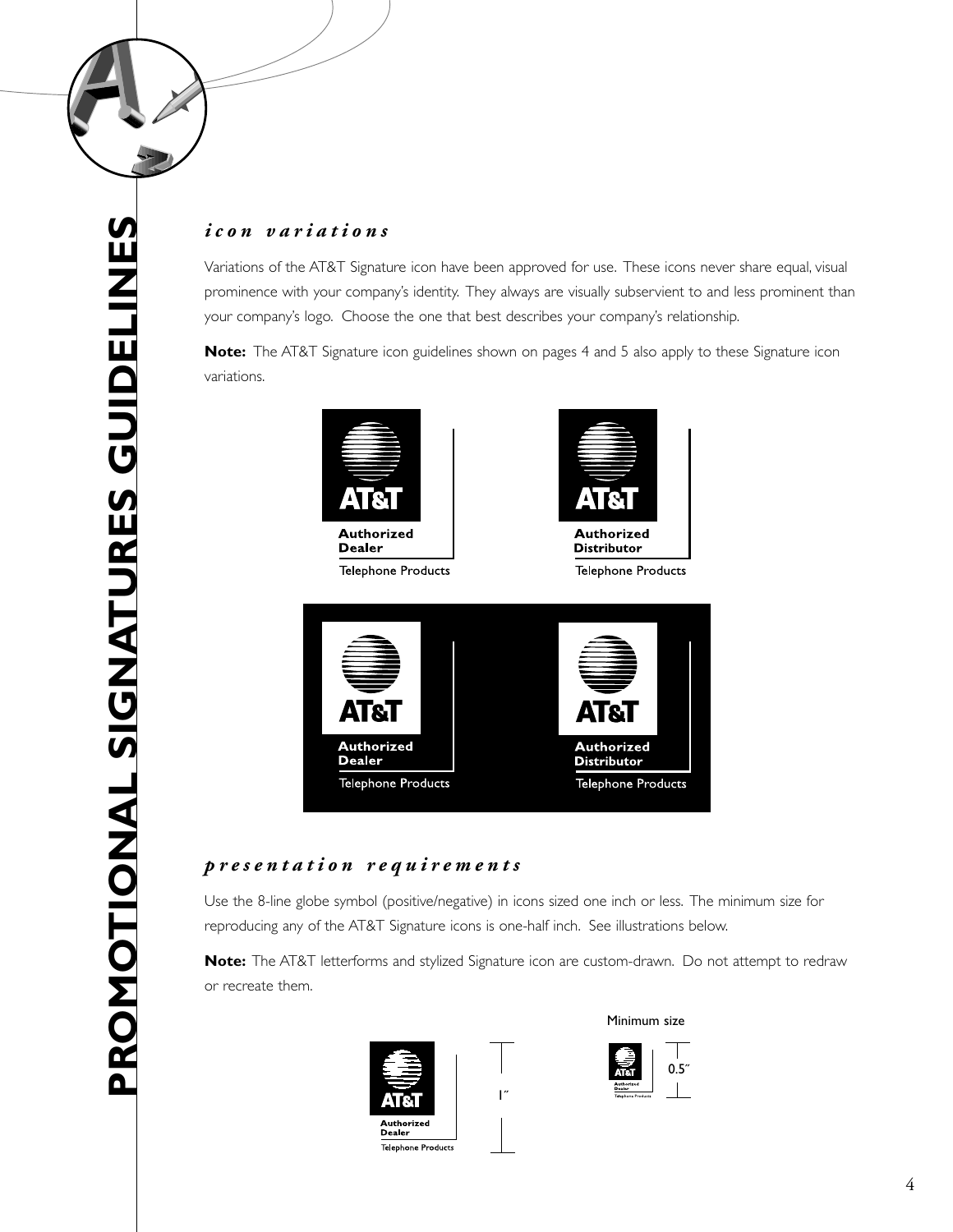

# *promotional signature icon in advertising*

In most print advertising, the AT&T Signature icon must be visually subservient to and less prominent than your company's logo, as illustrated in the example below.

Place the AT&T Signature icon in close proximity to your company's logo.

The AT&T Signature icon may range in size from one-fourth to one-half of your company's logo. This proportion is dependent upon the graphic impact of your company's logo. The aim is to clearly present the AT&T Signature icon as secondary.

Do not violate the standards which govern the appearance and presentation of the AT&T Signature icon, as outlined on pages 2 through 4.

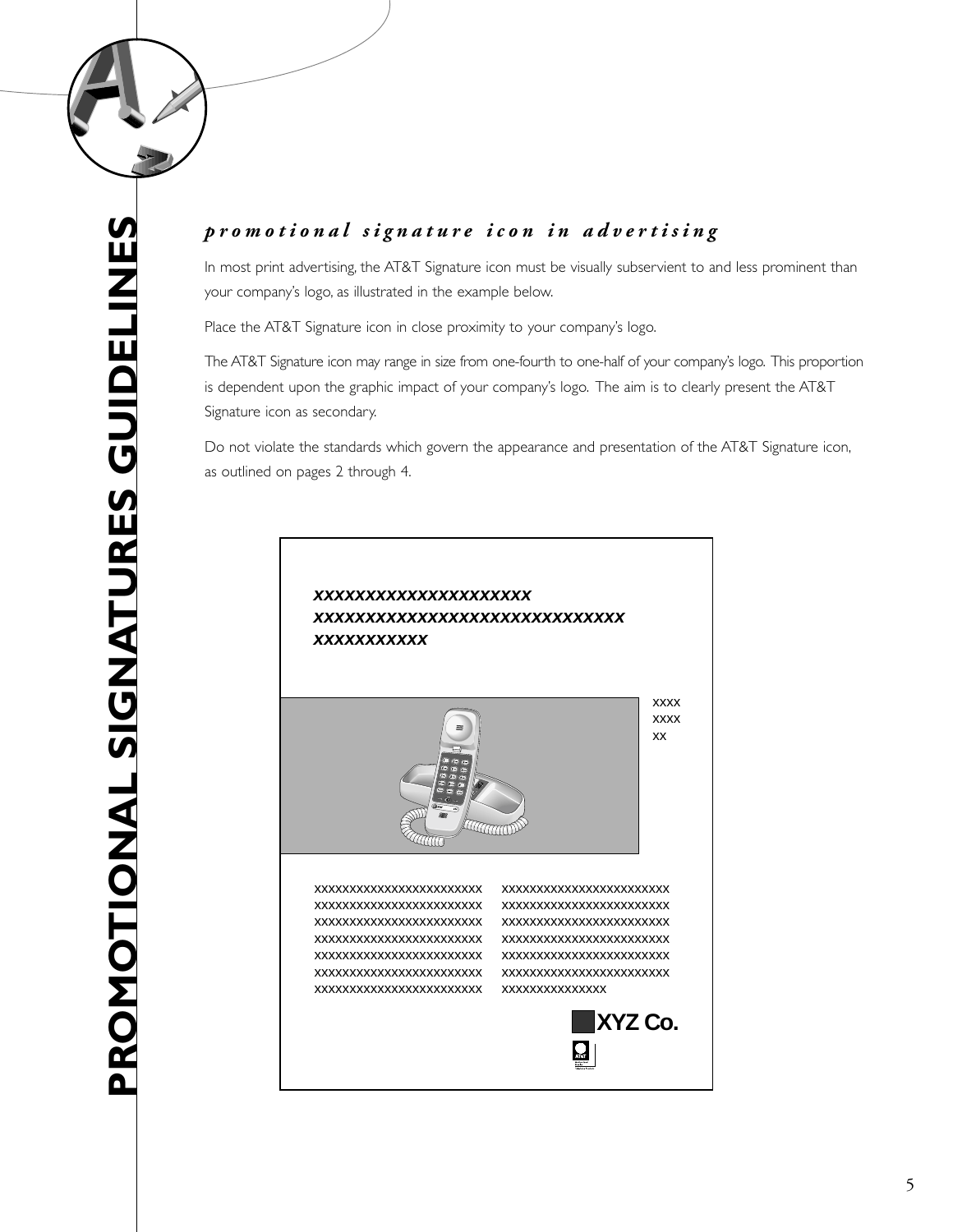

# PROMOTIONAL SIGNATURES GUIDELINES **PROMOTIONAL SIGNATURES GUIDELINES**

# *promotional signature icon in the retail environment*

In all cases, the AT&T Signature icon must be visually subservient to and less prominent than your company's logo, as illustrated below.

Place the AT&T Signature icon in close proximity to your company's logo.

The AT&T Signature icon may range in size from one-fourth to one-half of your company's logo. This proportion is dependent upon the graphic impact of your company's logo. The aim is to clearly present the AT&T Signature icon as secondary.

Do not violate the standards which govern the appearance and presentation of the AT&T Signature icon, as outlined on pages 2 through 4.

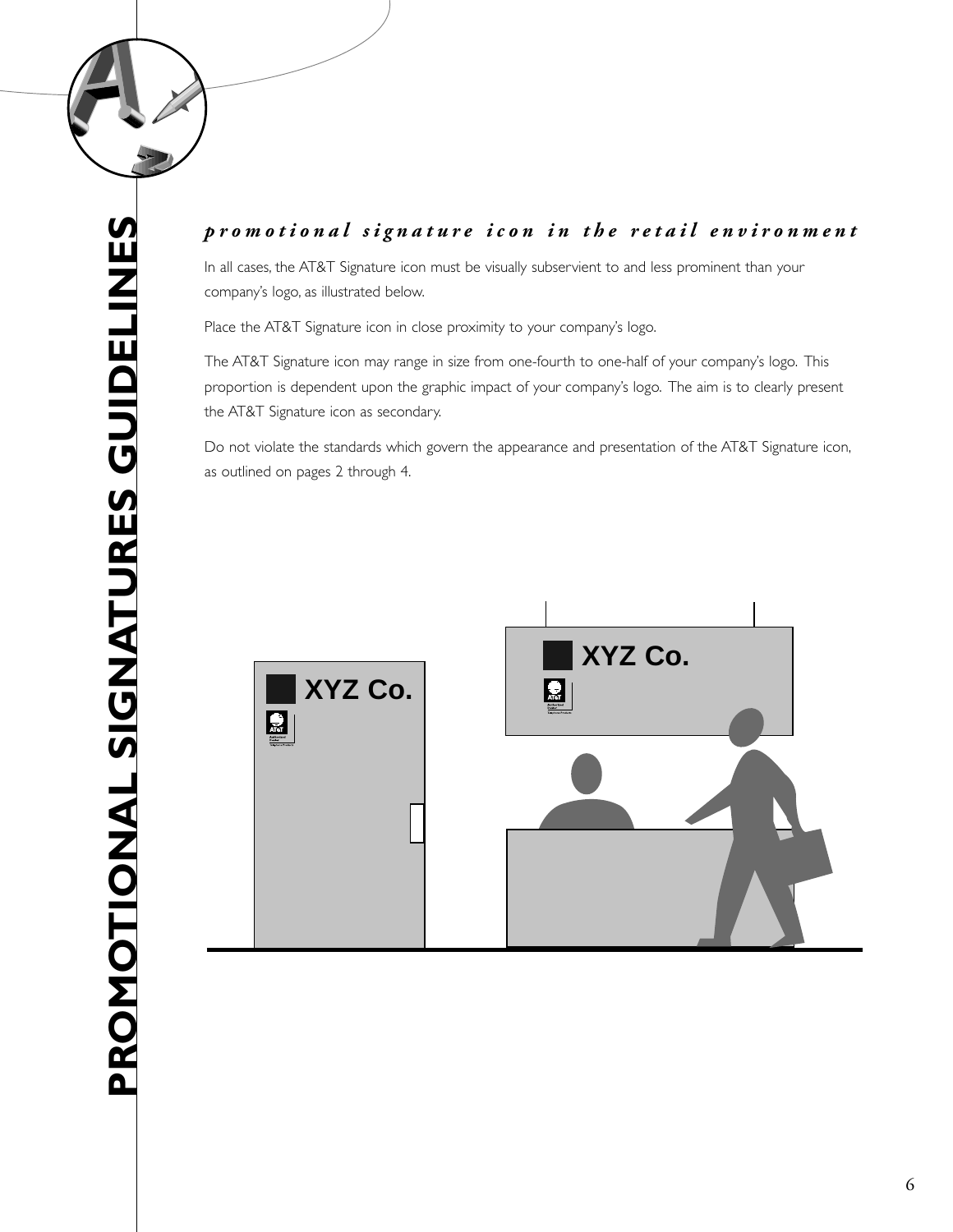

# *promotional signature icon on stationery*

The AT&T Signature icon may be used on your company's letterhead including envelopes and business cards. As always, the Signature icon must be subservient to and less prominent than your company's logo, as illustrated in the example below.

Place the AT&T Signature icon in close proximity to your company's logo.

The AT&T Signature icon may range in size from one-fourth to one-half of your company's logo. This proportion is dependent upon the graphic impact of your company's logo. The aim is to clearly present the AT&T Signature icon as secondary to - but not overwhelmed by - your company's logo.

Do not violate the standards which govern the appearance and presentation of the AT&T Signature icon, as outlined previously.

|                                                                                                                                                                                                                                                                                                                                                                                                                                                                                                                                                                                                                                                                                                                                                                       | <b>XYZ Co.</b>                                                                                           |
|-----------------------------------------------------------------------------------------------------------------------------------------------------------------------------------------------------------------------------------------------------------------------------------------------------------------------------------------------------------------------------------------------------------------------------------------------------------------------------------------------------------------------------------------------------------------------------------------------------------------------------------------------------------------------------------------------------------------------------------------------------------------------|----------------------------------------------------------------------------------------------------------|
| January 5, 1998                                                                                                                                                                                                                                                                                                                                                                                                                                                                                                                                                                                                                                                                                                                                                       |                                                                                                          |
| Mr. John A. Smith<br>Manager-Communications<br>Company Name<br><b>Building Name</b><br><b>Street Address</b><br>City, State 12345-0000                                                                                                                                                                                                                                                                                                                                                                                                                                                                                                                                                                                                                                | <b>Sales and Service</b><br>1234 N. Main Street<br>Anytown, ST 98765                                     |
| Dear Mr. Smith:                                                                                                                                                                                                                                                                                                                                                                                                                                                                                                                                                                                                                                                                                                                                                       |                                                                                                          |
| The communication potential of a letter goes beyond its word content. just as the frame<br>on a picture can compliment or detract from the picture itself, letterhead design plays a<br>similar role in company communications. Choice of typewriter letter style, paper stock<br>and tryping format also contribute to the overall impression made upon the reader.<br>A well-designed stationery system should avoid use of the promotional features which<br>might be necessary to other parts of a communication program. Likewise, executive let-<br>terhead design and the format of the typewritten message it carries should reflect the<br>desired imagery of the corporation and the relate appropriately to other elements of the<br>identifiation system. |                                                                                                          |
| We trust our feelings are consistent with yours in this matter since agreement on these<br>basic principles and control of them in application are basic requirements for sucess of<br>the system.                                                                                                                                                                                                                                                                                                                                                                                                                                                                                                                                                                    |                                                                                                          |
| Sincerely,<br>John Doe                                                                                                                                                                                                                                                                                                                                                                                                                                                                                                                                                                                                                                                                                                                                                | <b>Sales and Service</b><br><b>XYZ Co.</b><br>1234 N. Main Street<br>Anytown, ST 98765<br>(123) 456-7890 |
|                                                                                                                                                                                                                                                                                                                                                                                                                                                                                                                                                                                                                                                                                                                                                                       | John Q. Roe<br>Vice President, Sales                                                                     |
| <b>Sales and Service</b><br>XYZ Co. Sales and Service<br>Anytown, ST 98765                                                                                                                                                                                                                                                                                                                                                                                                                                                                                                                                                                                                                                                                                            |                                                                                                          |
|                                                                                                                                                                                                                                                                                                                                                                                                                                                                                                                                                                                                                                                                                                                                                                       |                                                                                                          |
|                                                                                                                                                                                                                                                                                                                                                                                                                                                                                                                                                                                                                                                                                                                                                                       | Mr. John A. Smith<br>Manager-Communications                                                              |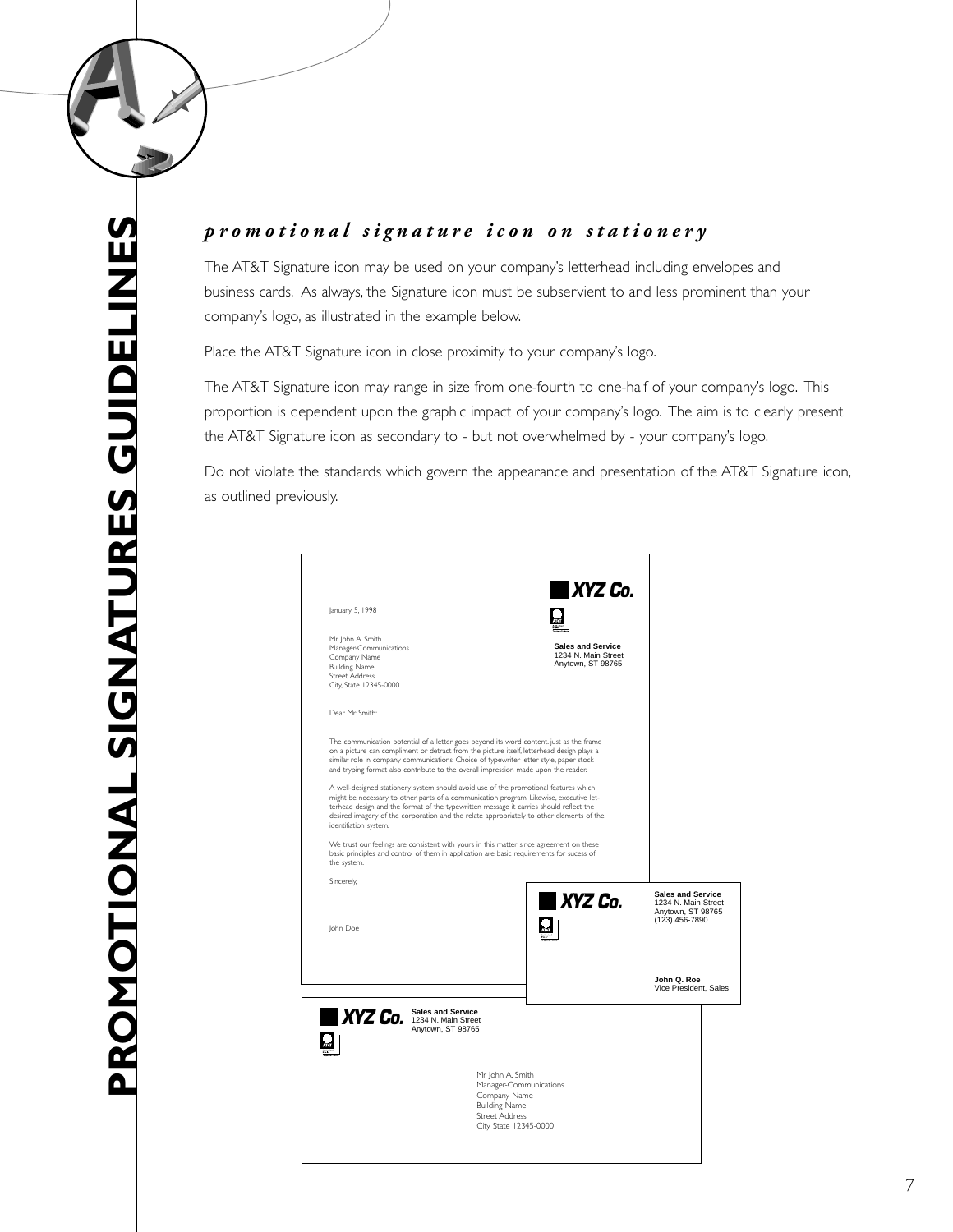

# PROMOTIONAL SIGNATURES GUIDELINES **PROMOTIONAL SIGNATURES GUIDELINES**

# *promotional signature icon on vehicles*

In all cases, the AT&T Signature icon must be visually subservient to and less prominent than your company's logo.

Place the AT&T Signature icon in close proximity to your company's logo.

The AT&T Signature icon may range in size from one-fourth to one-half of your company's logo. This proportion is dependent upon the graphic impact of your company's logo. The aim is to clearly present the AT&T Signature icon as secondary.

Do not violate the standards which govern the appearance and presentation of the AT&T Signature icon, as outlined previously.

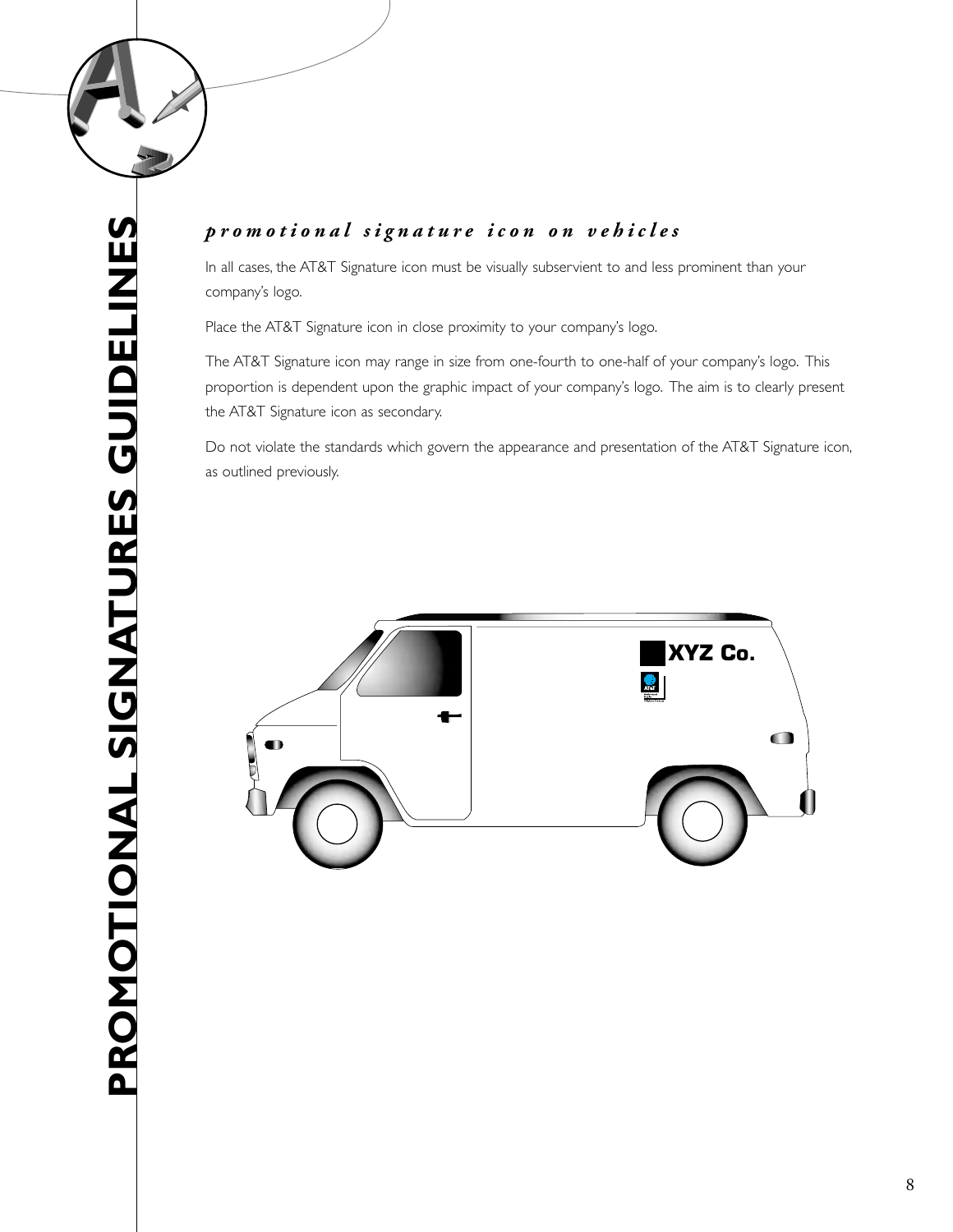# **SIGNATURE REPRO ART FOR PRINT APPLICATION**



**Dealer** 

**Telephone Products** 



**Telephone Products** 











**Telephone Products** 

Telephone Products

**Note: Do not reduce below the smallest logo shown.**

**Telephone Products**